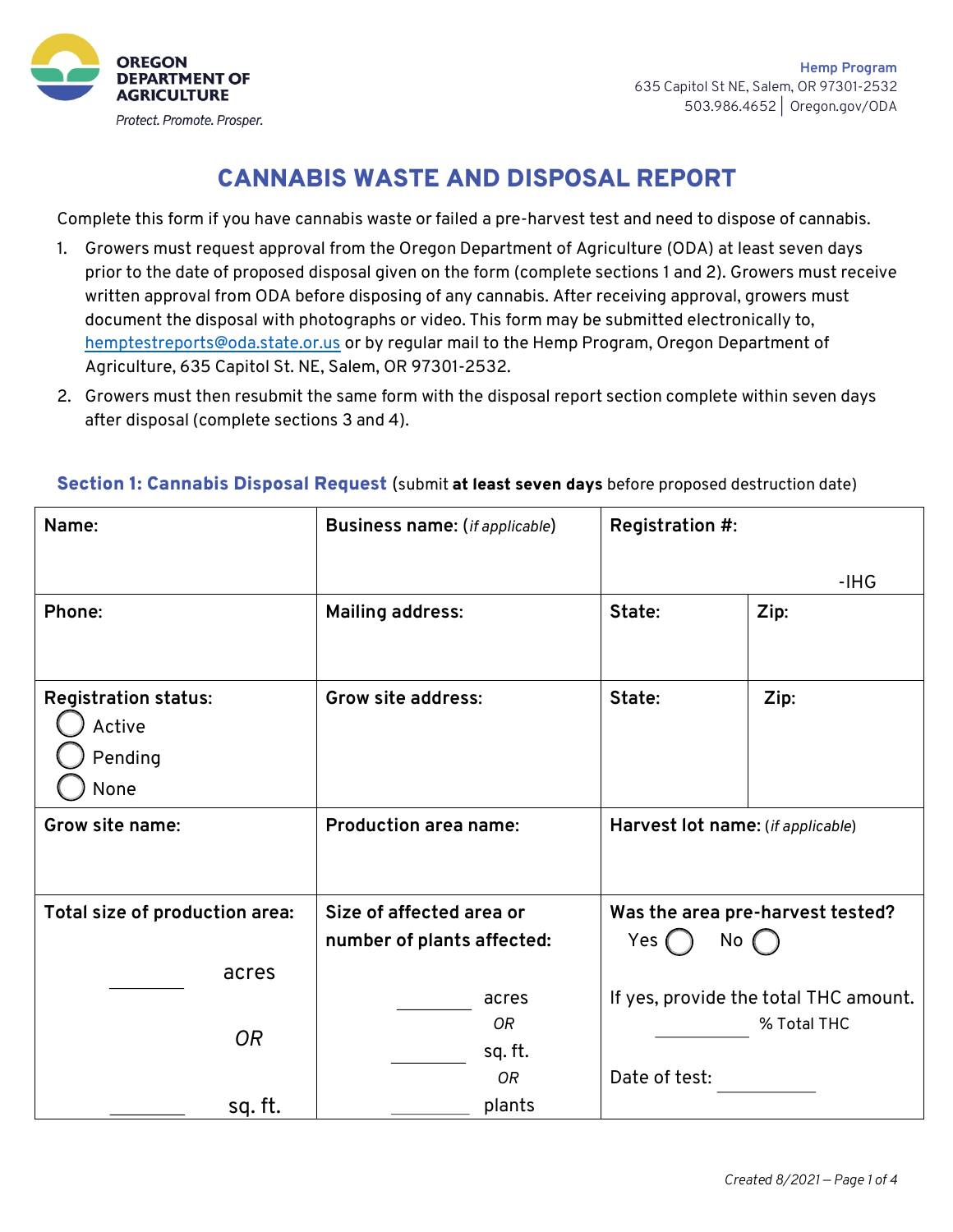| <b>Reason for disposal:</b> | Proposed disposal method: | Date waste determined:  |  |
|-----------------------------|---------------------------|-------------------------|--|
| Check all that apply        | Check one                 |                         |  |
| Mold                        | Plowing under             |                         |  |
| <b>Disease</b>              | Mulching/composting       |                         |  |
| Aphids/Insects              | Disking                   |                         |  |
| Pest/Rodent                 | Brush mower/chopper       |                         |  |
| <b>Failed Testing</b>       | Deep burial               | Proposed disposal date: |  |
| Funding                     | Landfill                  |                         |  |
| Other:                      | <b>Burning</b>            |                         |  |
|                             | Other:                    |                         |  |

**Additional description:** *Please provide a written description of the cannabis waste. Include specific details about what occurred and when. Explain your proposed disposal method and any additional relevant details.*

### Section 2. Signature and Acknowledgement

I acknowledge that the cannabis referenced in this cannabis waste and disposal report will be disposed of as described upon approval from the Department. I also acknowledge that the Department is not responsible for any costs associated with the disposal of the cannabis.

| Print name:                           | Signature:                                            | Date: |
|---------------------------------------|-------------------------------------------------------|-------|
| <b>FOR DEPARTMENT USE ONLY</b>        |                                                       |       |
| Date received:                        |                                                       |       |
| <b>Cannabis disposal:</b><br>Approved | <b>Conditions required:</b><br>Department observation |       |
| Rejected                              | Additional testing                                    |       |
| <b>Conditions required</b>            | Photo/video must accompany disposal report<br>Other:  |       |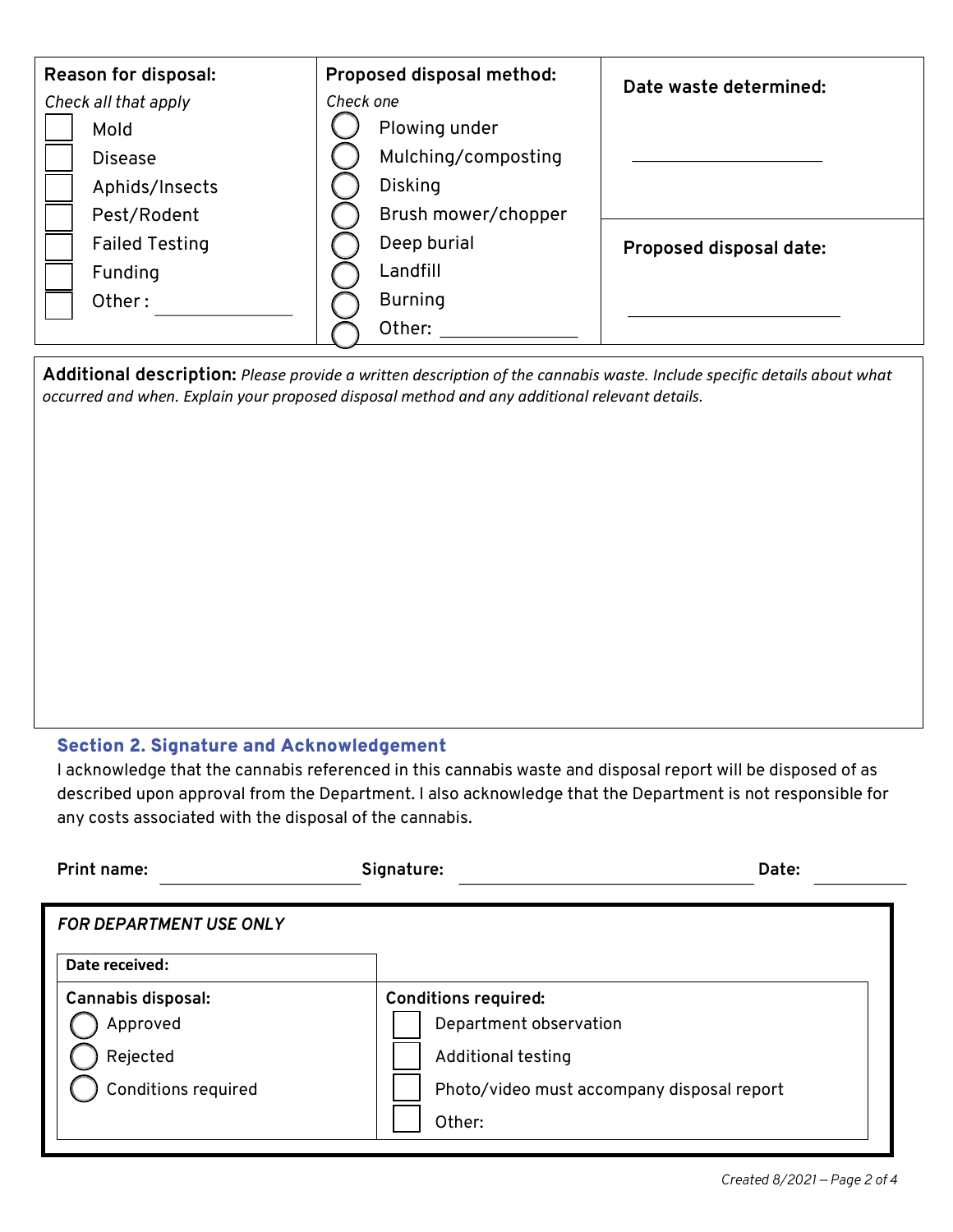## Section 3. Cannabis Disposal Report

| Grow site name:   | <b>Disposed production area</b><br>name:                               | Disposed harvest lot name:<br>(if applicable)                                                                                                                 |
|-------------------|------------------------------------------------------------------------|---------------------------------------------------------------------------------------------------------------------------------------------------------------|
| Date of disposal: | Amount of cannabis disposed:<br>acres<br>OR<br>sq. ft.<br>0R<br>plants | Disposal method used:<br>Plowing under<br>Mulching/composting<br><b>Disking</b><br>Brush mower/chopper<br>Deep burial<br>Landfill<br><b>Burning</b><br>Other: |

Did any events occur which changed the disposal methods or date of disposal of the cannabis crop? If yes, please explain.